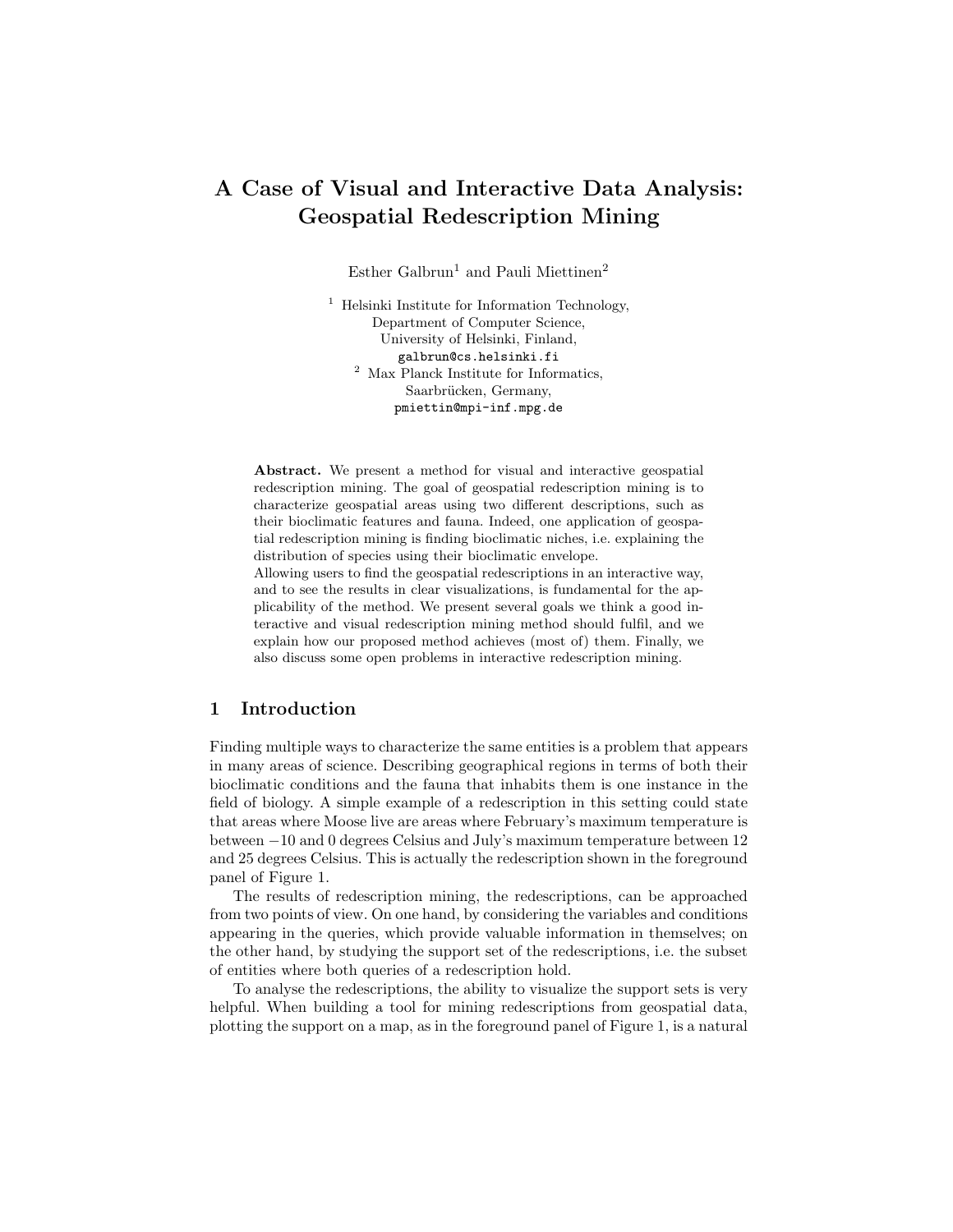| Polar bear<br>п<br>ı<br>Polar bear<br>o<br>$\overline{2}$<br>R.<br>3<br>4<br>п<br>п<br>5<br>6<br>□<br>$\overline{7}$<br>M<br>8<br>☑<br><b>V</b><br>9<br>10<br>п<br>11<br>п<br><b>V</b><br>12<br>13<br>$\Box$<br>⊽<br>14 | <b>Ouerv LHS</b><br>Polar bear<br>Polar bear<br>Polar bear<br>Polar bear<br>Wood mouse v Azores Noctule<br>Wood mouse v Azores Noctule v Harp Seal<br>Bank Vole v Northern Red-backed Vole v Steppe Mouse v $[-9.2 \le t_{12} + 12.8]$ ^ [7.15]<br>Wood mouse y Azores Noctule<br>Wood mouse v Azores Noctule v Harp Seal<br>Wood mouse v Harp Seal<br>Wood mouse v Harp Seal | $[1.0 \le t_0^* \le 3.5]$<br>$[-9.6 \le t^4 \le -5.6]$<br>$[-7.0727 \leq t_5^{\circ} \leq -3.375]$<br>$[-4.5 \le$ to <sup>+</sup> $\le$ -1.0]<br>$[-16.694 \le t]$ $\le$ $-11.462]$<br>$[-11.9 \le t^+ \le -7.3]$<br>$((3.0 \le t^{-1}) \land [9.8 \le t^{-1})$<br>$((2.9 \le t)^+]$ v $[9.7 \le t^+ \le 1]$<br>$(([2.9 \leq t^{-1}] \land [8.3 \leq t^{-1}])$<br>$(([-0.8 \le t^{-1}] \land [-0.14118 \le$<br>$((1-0.8 \le t)^+ \le 17.2]$ ^ [-4.9]<br>$([-9.4 \le t_1^- \le 8.2]$ $\land$ [-8.3 $\le$ | <b>Ouerv RHS</b><br>m                                       | WN | Acc 1<br>0.973<br>0.973<br>SIREN :: maps | p-Value<br>0.0<br>0.0 | <b>Support</b><br>36<br>36 | $\Box$ m $\times$ |
|-------------------------------------------------------------------------------------------------------------------------------------------------------------------------------------------------------------------------|-------------------------------------------------------------------------------------------------------------------------------------------------------------------------------------------------------------------------------------------------------------------------------------------------------------------------------------------------------------------------------|---------------------------------------------------------------------------------------------------------------------------------------------------------------------------------------------------------------------------------------------------------------------------------------------------------------------------------------------------------------------------------------------------------------------------------------------------------------------------------------------------------|-------------------------------------------------------------|----|------------------------------------------|-----------------------|----------------------------|-------------------|
|                                                                                                                                                                                                                         |                                                                                                                                                                                                                                                                                                                                                                               |                                                                                                                                                                                                                                                                                                                                                                                                                                                                                                         |                                                             |    |                                          |                       |                            |                   |
|                                                                                                                                                                                                                         |                                                                                                                                                                                                                                                                                                                                                                               |                                                                                                                                                                                                                                                                                                                                                                                                                                                                                                         |                                                             |    |                                          |                       |                            |                   |
|                                                                                                                                                                                                                         |                                                                                                                                                                                                                                                                                                                                                                               |                                                                                                                                                                                                                                                                                                                                                                                                                                                                                                         |                                                             |    |                                          |                       |                            |                   |
|                                                                                                                                                                                                                         |                                                                                                                                                                                                                                                                                                                                                                               |                                                                                                                                                                                                                                                                                                                                                                                                                                                                                                         |                                                             |    |                                          |                       |                            |                   |
|                                                                                                                                                                                                                         |                                                                                                                                                                                                                                                                                                                                                                               |                                                                                                                                                                                                                                                                                                                                                                                                                                                                                                         |                                                             |    |                                          |                       |                            |                   |
|                                                                                                                                                                                                                         |                                                                                                                                                                                                                                                                                                                                                                               |                                                                                                                                                                                                                                                                                                                                                                                                                                                                                                         |                                                             |    |                                          |                       |                            |                   |
|                                                                                                                                                                                                                         |                                                                                                                                                                                                                                                                                                                                                                               |                                                                                                                                                                                                                                                                                                                                                                                                                                                                                                         |                                                             |    |                                          |                       |                            |                   |
|                                                                                                                                                                                                                         |                                                                                                                                                                                                                                                                                                                                                                               |                                                                                                                                                                                                                                                                                                                                                                                                                                                                                                         |                                                             |    |                                          |                       |                            |                   |
|                                                                                                                                                                                                                         |                                                                                                                                                                                                                                                                                                                                                                               |                                                                                                                                                                                                                                                                                                                                                                                                                                                                                                         |                                                             |    |                                          |                       |                            |                   |
|                                                                                                                                                                                                                         |                                                                                                                                                                                                                                                                                                                                                                               |                                                                                                                                                                                                                                                                                                                                                                                                                                                                                                         |                                                             |    |                                          |                       |                            |                   |
|                                                                                                                                                                                                                         |                                                                                                                                                                                                                                                                                                                                                                               |                                                                                                                                                                                                                                                                                                                                                                                                                                                                                                         |                                                             |    |                                          |                       |                            |                   |
|                                                                                                                                                                                                                         |                                                                                                                                                                                                                                                                                                                                                                               |                                                                                                                                                                                                                                                                                                                                                                                                                                                                                                         |                                                             |    |                                          |                       |                            |                   |
|                                                                                                                                                                                                                         |                                                                                                                                                                                                                                                                                                                                                                               |                                                                                                                                                                                                                                                                                                                                                                                                                                                                                                         |                                                             |    |                                          |                       |                            |                   |
|                                                                                                                                                                                                                         |                                                                                                                                                                                                                                                                                                                                                                               |                                                                                                                                                                                                                                                                                                                                                                                                                                                                                                         |                                                             |    |                                          |                       |                            |                   |
|                                                                                                                                                                                                                         | Wood mouse                                                                                                                                                                                                                                                                                                                                                                    | $((3.0 \le t^{-1}) \land (4.2 \le t^{-1})$                                                                                                                                                                                                                                                                                                                                                                                                                                                              |                                                             |    |                                          |                       |                            |                   |
| 15<br>o                                                                                                                                                                                                                 | Wood mouse                                                                                                                                                                                                                                                                                                                                                                    | $(19.7 \le t)^+ \le 13.2$ v $[-5.16]$                                                                                                                                                                                                                                                                                                                                                                                                                                                                   |                                                             |    |                                          |                       |                            |                   |
| □<br>16                                                                                                                                                                                                                 | Bank Vole v Northern Red-backed Vole v Steppe Mouse v $(([11.2 \le t)^+ \le 13.4]$ v $[13.1]$                                                                                                                                                                                                                                                                                 |                                                                                                                                                                                                                                                                                                                                                                                                                                                                                                         |                                                             |    |                                          |                       |                            |                   |
| ⊽<br>17                                                                                                                                                                                                                 | <b>Arctic Fox v Stoat</b>                                                                                                                                                                                                                                                                                                                                                     | $((2.6 \le t_0^* \le 8.5) \vee [7.2 \le$                                                                                                                                                                                                                                                                                                                                                                                                                                                                |                                                             |    |                                          |                       |                            |                   |
| ☑<br>18                                                                                                                                                                                                                 | Stoat v Walrus                                                                                                                                                                                                                                                                                                                                                                | $(([7.2 \leq t_{0}^{+} \leq 22.2] \vee [21.1])$                                                                                                                                                                                                                                                                                                                                                                                                                                                         |                                                             |    |                                          |                       |                            |                   |
| □<br>19                                                                                                                                                                                                                 | Stoat v Walrus                                                                                                                                                                                                                                                                                                                                                                | $([11.6 \leq t_s^+ \leq 25.3] \vee [21.1$                                                                                                                                                                                                                                                                                                                                                                                                                                                               |                                                             |    |                                          |                       |                            |                   |
| п<br>20                                                                                                                                                                                                                 | Arctic Fox v Stoat                                                                                                                                                                                                                                                                                                                                                            | $(($ [to* $\leq$ 25.5] $\land$ [0.68824 $\leq$                                                                                                                                                                                                                                                                                                                                                                                                                                                          |                                                             |    |                                          |                       |                            |                   |
| V<br>21                                                                                                                                                                                                                 | Arctic Fox v Stoat                                                                                                                                                                                                                                                                                                                                                            | $(10.8 < t^{-} < 13.91 \text{ A}$ Its <sup>+</sup>                                                                                                                                                                                                                                                                                                                                                                                                                                                      | Moose                                                       |    |                                          |                       |                            |                   |
| $\overline{\phantom{a}}$<br><b>CALL</b>                                                                                                                                                                                 | Cono Maro y Duranoso Maro y Algorian Mouco                                                                                                                                                                                                                                                                                                                                    | $11120 \times 1.15 \times 0.01$ + T152                                                                                                                                                                                                                                                                                                                                                                                                                                                                  | $[-10.0 \le t^+ \le 0.0]$ $\land$ $[12.0 \le t^- \le 25.0]$ |    |                                          |                       |                            |                   |

Fig. 1. The SIREN interactive mining and visualization tool. The panel in the background contains a list of redescriptions while the foreground panel displays the map of a selected redescription. In this example, left hand side queries are over fauna while right hand side queries are over monthly bioclimatic conditions, that is, temperatures and precipitation.

visualization. But a static display of the results is not enough: the user must also be able to interact with the program. This interaction can be conceptually divided into two sub-phases: interacting with the data mining algorithm and interacting with the result visualization. The analysis is an alternation of these two phases, with the user moving back-and-forth between issuing commands to find new results and examining obtained ones. We argue that a good interactive data mining tool should support both types of interaction and facilitate the alternation between different phases.

In this paper we give a systematic outline of contributive features to fulfill that aim, considering the example of mining geospatial redescriptions. We then present a pair of algorithms, ReReMi and Siren, and explain how they implement interactivity and visualization for that task. Lastly, we discuss some possible pitfalls associated with interactive, visual mining. But first, we formally define the redescription mining problem.

# 2 Redescription Mining

Redescription mining aims at simultaneously finding multiple descriptions of a subset of entities which is not previously specified. This is in contrast with other methods like Emerging Patterns Mining (EPM), Contrast Set Mining (CSM)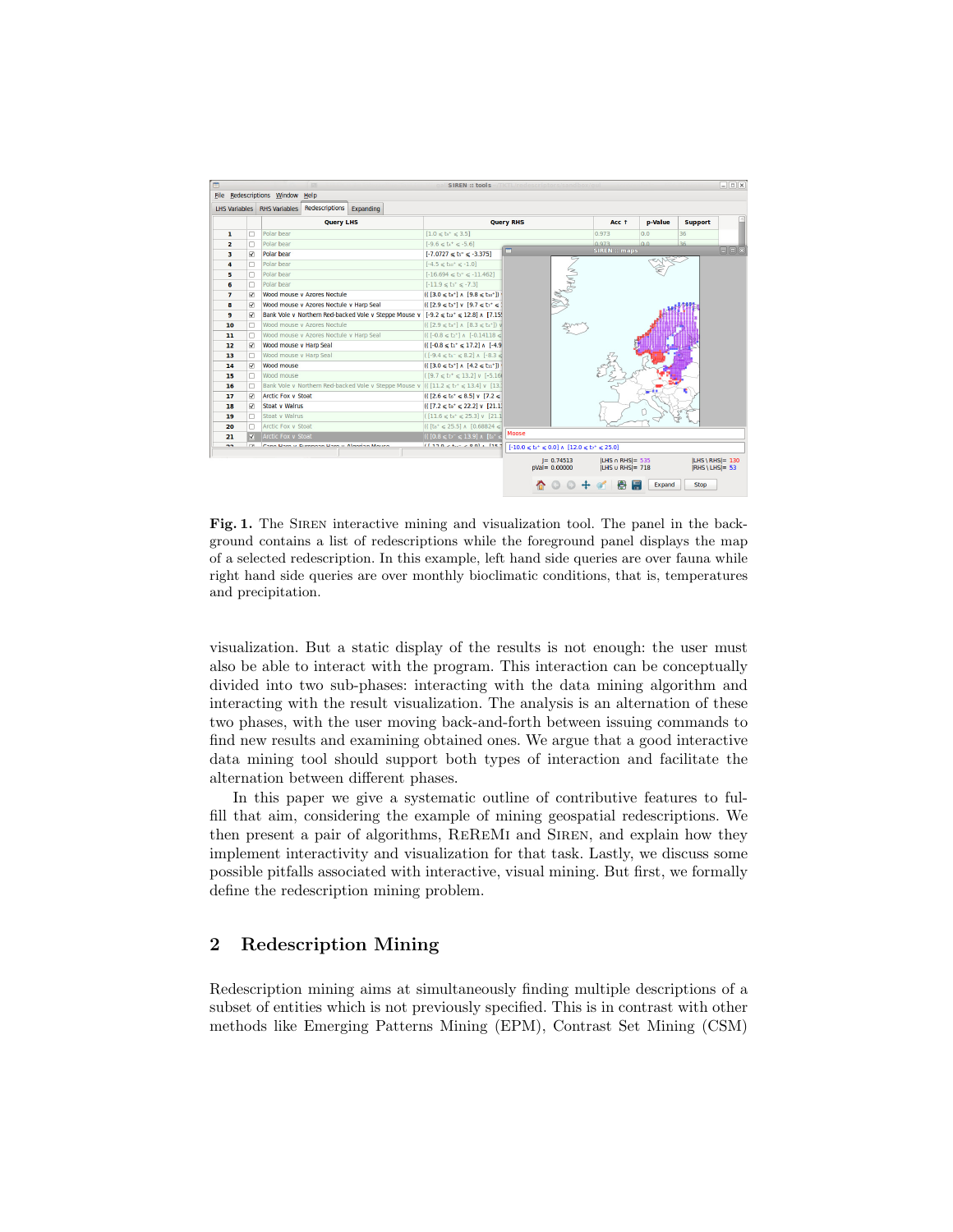and Subgroup Discovery (SD) (see [8] for a unifying survey) or general classification methods, where target subsets of entities are specified via labels. Currently, redescription mining is a purely descriptive approach, its predictive power remains to be explored. Since its introduction in [12] various algorithms have been proposed for Boolean redescription mining, based on approaches including decision trees  $[12, 6]$ , co-clusters  $[9]$ , and frequent itemsets  $[2]$ . In  $[1]$ , we extended redescription mining to categorical and numerical variables.

More formally, we consider data that contains entities  $E$  with two sets of characterizing variables, e.g. the fauna and the bioclimatic conditions. Boolean variables can be interpreted as a truth value assignment in a natural way. For categorical and real-valued variables, truth value assignments are induced by relations denoted using Iverson bracket  $[v = c]$  and  $[a \le v \le b]$ , respectively, where c is some category and  $[a, b]$  an interval. For more details about how the actual optimal categories and intervals are chosen, please refer to [1]. These truth assignments and their negations constitute literals which can be combined using the Boolean operators  $\wedge$  (and) and  $\vee$  (or) to form *queries*. The support of a query q is the subset of entities for which the query holds true, that is supp $(q)$  =  ${e \in E : q \text{ is true for } e}.$  We refer to the two sets of variables informally as left and right hand side data, and the queries over them as left and right hand side queries, denoted as  $q_L$  and  $q_R$ , respectively. Then, a redescription is simply a pair of queries over variables from the two sets,  $R = (q_L, q_R)$ . Its *accuracy* is measured using the Jaccard coefficient

$$
J(R) = J(q_{\mathbf{L}}, q_{\mathbf{R}}) = \frac{|\text{supp}(q_{\mathbf{L}}) \cap \text{supp}(q_{\mathbf{R}})|}{|\text{supp}(q_{\mathbf{L}}) \cup \text{supp}(q_{\mathbf{R}})|}.
$$

We compute a  $p$ -value that represents the probability that two random queries with marginal probabilities (i.e. the fraction of entities supporting them) equal to those of  $q_L$  and  $q_R$  have an intersection equal to or larger than  $|\text{supp}(q_L, q_R)|$ . This probability uses the binomial distribution and is given by

$$
\text{pvalM}(q_{\mathbf{L}}, q_{\mathbf{R}}) = \sum_{s=|\text{supp}(q_{\mathbf{L}}) \cap \text{supp}(q_{\mathbf{R}})|}^{|E|} { |E| \choose s} (p_R)^s (1-p_R)^{|E|-s},
$$

where  $p_R = |\text{supp}(q_L)| \, |\text{supp}(q_R)| \, / \, |E|^2$ . The higher the *p*-value, the more likely it is to observe such a support for independent queries, and the less significant the query.

The task consists in finding significant accurate redescriptions, in other words, pairs of queries, one query for both sets of variables, such that both queries describe almost the same set of entities.

When the data is geospatial, that is, the entities are connected to geographical locations, the task is called geospatial redescription mining. A meaningful geospatial redescription should define coherent areas using expressive queries.

Niche-finding is a particular instance of geospatial redescription mining  $$ and a task of great importance for biologists. The bioclimatic constraints that must be met for a certain species to survive constitute that species' bioclimatic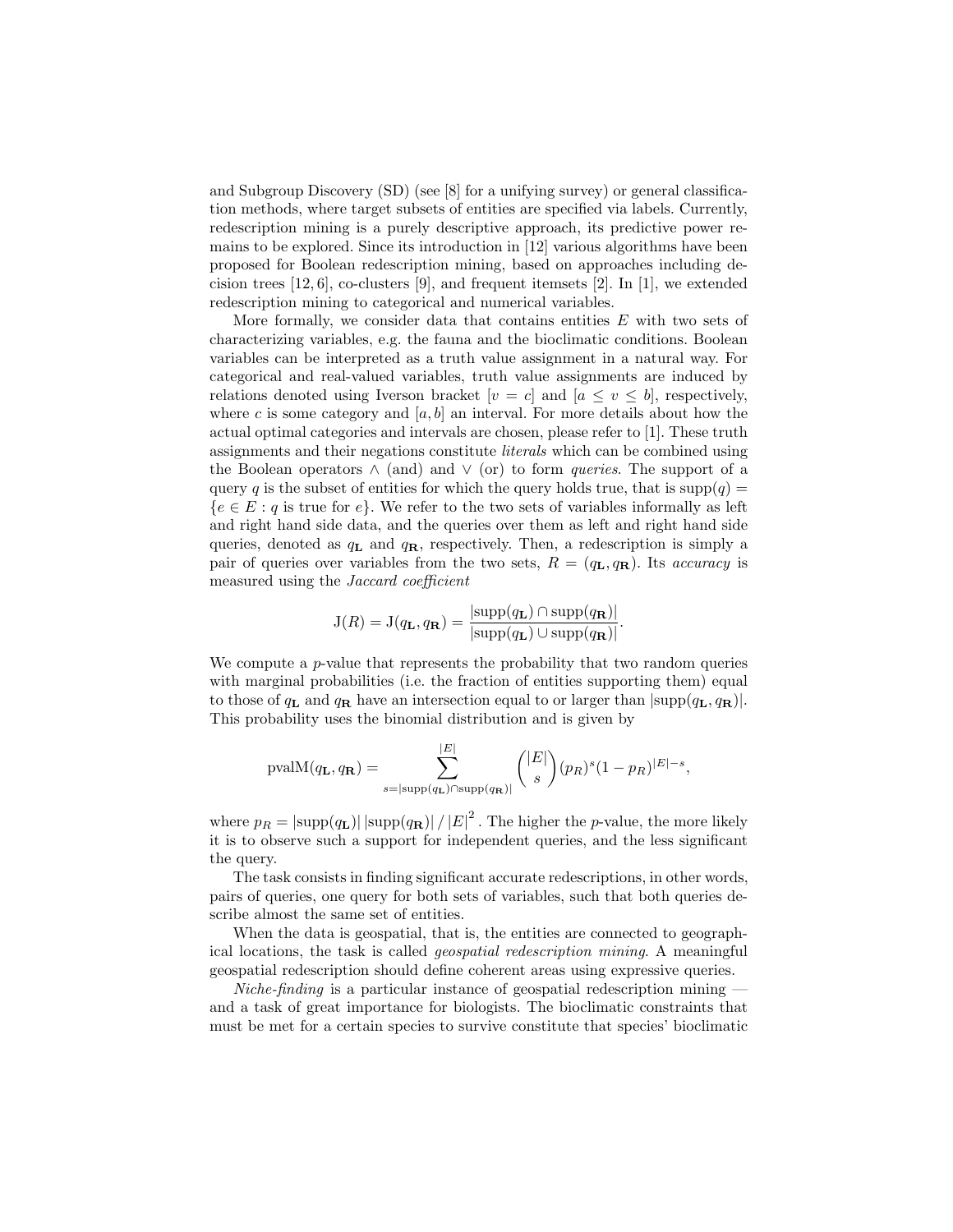envelope, or niche [3]. Finding such envelopes can help, e.g. to predict the results of global warming [10]. A number of methods, involving regression, neural networks, and genetic algorithms (see [13]) have been developed over the past ten years to model the bioclimatic envelope, MAXENT [11] and BIOMOD [14], being good examples of modelling tools used in this domain. The former provides a graphical user interface while the latter is a text-based tool. But to the best of our knowledge, none of these methods allows automatically finding both the set of species and their envelope.

## 3 Goals for Interactive and Visual Redescription Mining

In this section we discuss our goals for an interactive and visual redescription mining tool. Some of these goals are general to any interactive and visual data mining tool (and we spend less time on discussing why they are desirable), some are specific to redescription mining. We divide the discussion between interaction and visualization, though we emphasize that these goals are not independent.

#### 3.1 Visualization of Results

As a basis for our discussion, we use the taxonomy of interactions for visual analytics proposed by Heer and Shneiderman [4]. The bold-face terms correspond to their taxonomy.

The most fundamental goal when designing a tool for visual data analysis is, of course, to have a good visualization. With geospatial redescriptions, a map is the most natural option. Thus our tool should be able to plot the redescriptions on a map. But in order to effectively select the content of the visualizations, the user needs means to filter and sort the results mined. In the case of redescription mining, the user should be able to sort the returned redescriptions based on different criteria, such as accuracy, support size, statistical significance, or query length (i.e. number of literals). To some extent, filtering can be regarded as sorting with a cut-off value. Hence, sorting should naturally use the same criteria and similar results display as sorting. Additional criteria might affect sorting, including the described geographical area and redundancy.

During the analysis, the user should be allowed to derive new data. That is, new variables obtained by aggregating existing variables might better capture the studied phenomenon. Hence, their introduction during the mining process would support the analysis. While modifying the way the information is represented, deriving new variables is also a means to interact with the mining process.

In order to manipulate the views, the user needs to be able to select the data he wants to visualize. In the present case, he can primarily choose a redescription to plot. Then, he can edit the queries, modifying literals and altering the bounds of real-valued variables. The user might need to navigate inside the view, typically looking first at the redescription over the whole area, before zooming and panning to see more details. On a high level, the user might only be able to see whether either query hold on a region. Focusing on particular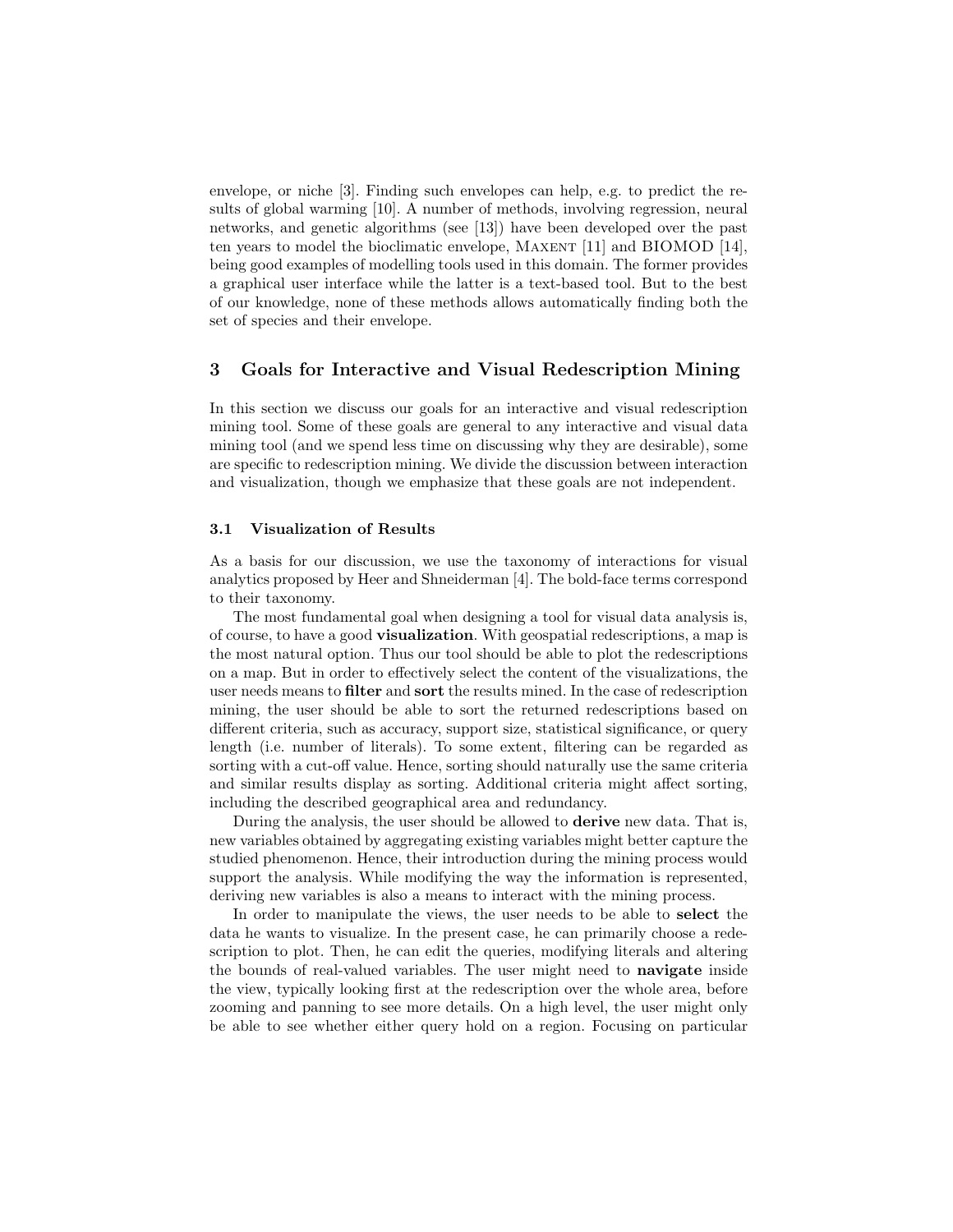area, he might obtain more detailed information about the actual state of the variables and what makes a query hold or not in a particular location, for instance by clicking or hovering over a dot in the map. Several views and the data might need to be coordinated. Modifications made to a redescription should be reflected immediately on the map(s). In addition, it could be useful to allow the user to bind maps together, so that panning and zooming are applied to all maps simultaneously. In that way, detailed comparison of the support of different redescriptions would be facilitated. Maps can be opened in detachable tabs, to be inspected side by side or sequentially and be organized using the system's or a dedicated windows tiling.

For any interactive tool, undo and redo are minimal functionalities to allow reverting actions, making interaction safe and comfortable. The user should be able to save the current status of the analysis process, i.e. all current redescriptions, opened lists and maps to punctuate the process. Recording the interaction history and turning it into editable and parameterizable macros provides a mean to repeat a sequence of actions and automate repetitive tasks. The tool should support **annotation** in order to keep track of the thought path during the analysis. For example, this could be achieved by generating annotable screen shots of the current window of interest, and by adding comments to the interaction history and macros. Organizing the history and macros into blocks would help to further clarify the logical structure of the analysis. Furthermore, with the ability to link to objects in the current environment, such as redescriptions, groups of entities or literals, these could be explicitly related to each other. Data analysis is often a collaborative effort, involving several users. Then, sharing information becomes crucial. Easy export and import of redescriptions lists, maps and macros, possibly with comments and annotations is a very important feature towards that aim. Finally, giving clear names to the actions and providing feedback on their application helps guiding users along the analysis process. Example macros with detailed explanations, to be replayed step-by-step, represent a good means to introduce new users to the tool. These latter goals pertain automating interactions, attaching a meaning to sequences of interactions, allowing segmented interactivity, e.g. when different users collaborate, using the tool in turn. Hence they are also closely tied to the interaction with the mining process, to which we now turn.

#### 3.2 Interaction with the Mining Process

A desirable behavior for an interactive program is the production of meaningful results at any time. In other words, if the mining process is stopped, it can nevertheless return results which are valid, albeit possibly partial. This is related to the possibility to obtain preliminary results while the mining is still underway. Such a feature contributes to the ability of the program to respond quickly to instructions from the users. It is also possible to first run the algorithm allowing only short queries, say, at most a couple of literals on either side, and let the user choose the ones that seem promising and should be further extended. Low latency or even instantaneity is a core quality of an interactive tool and is important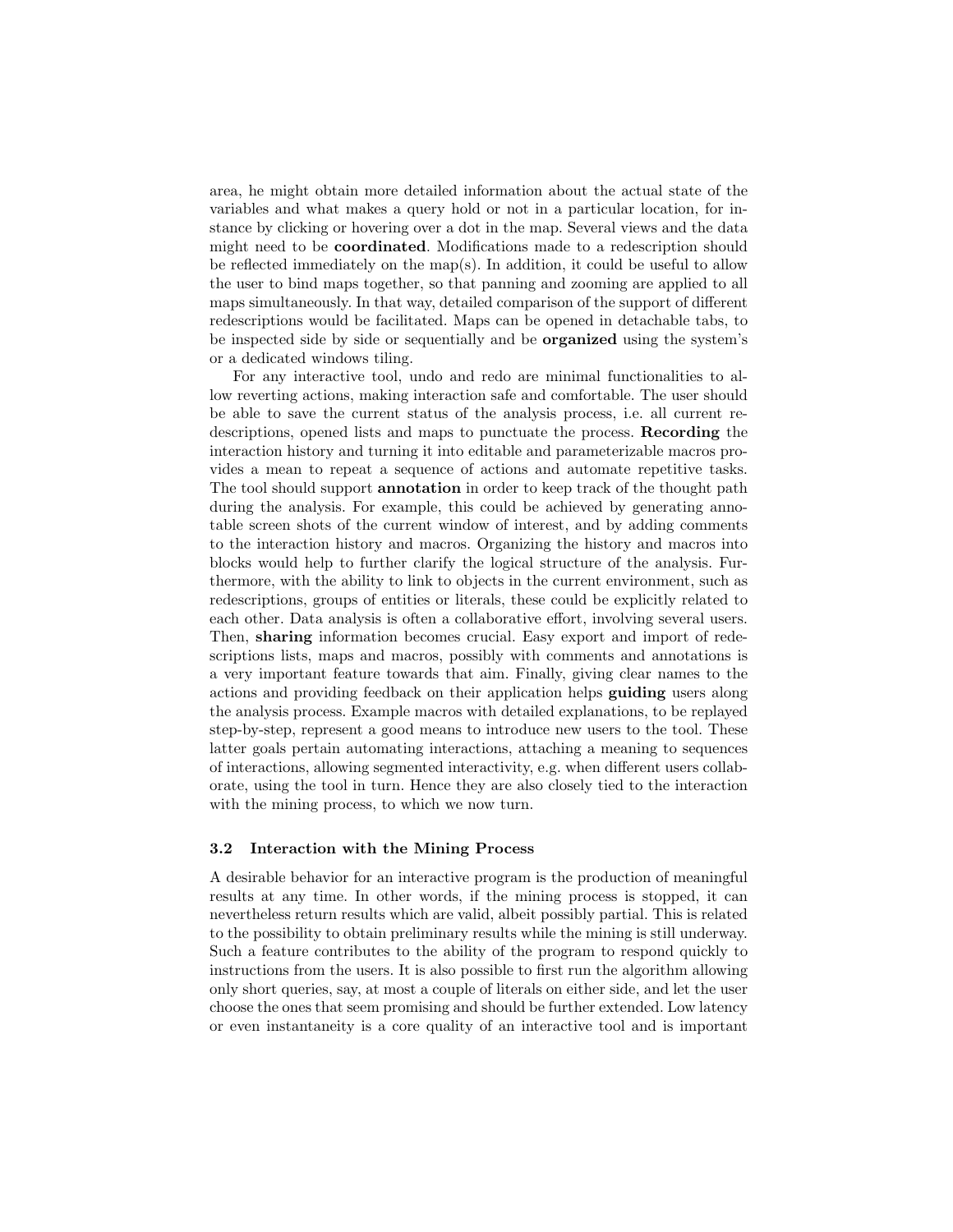to catch and keep the user's attention. At least, the tool should provide instant feedback about what is happening.

The automation level of the whole mining process could be adaptative. From fully manual, where the users writes down redescriptions and the tools simply evaluates them, to fully automated where the program mines the list of best redescriptions using static predefined constraints, it could also be partially automated, with the tool suggesting best extensions at each step and asking for approval from the user.

Consider extending an existing redescription with a real-valued literal. Instead of a map plot based on their geographical location, a figure where the areas are represented as colored dots plotted along the x-axis depending on the value taken by the chosen variable would be useful for determining the optimal interval for that variable. Indeed, the user could observe which values occur in locations that belong to different parts of the current redescription. Then, he could fix the bounds in consequence, for example using sliders. The tool could even indicate which are the best bounds but also update the best corresponding upper bound when the user moves the lower bound, and vice versa. This is a prime example of instant interaction with the mining process through apt visualization.

Proper interactivity with the program also requires allowing the user to specify constraints for the search. Possible constraints include specifying variables or geographical areas that should be excluded from the redescriptions or modifying the minimum acceptable accuracy. For such constraints that constitute filtering criteria, there can be three different degrees of integration with the algorithm, that is, depending on how far they are pushed into the mining process instead of applied a posteriori. The degree zero of integration happens when the user manually filters the raw output. Instead, the program can automatically filter its results before reporting. The highest degree of integration implies incorporating such filtering criteria during the search to avoid generating the unwanted results in the first place. Still, a compromise needs to be found between supporting deep integration and accepting a broad range of constraints, e.g. through a flexible specification framework. Indeed, these are typically two conflicting goals.

More generally, the user should be able to specify interest and lack of it. Selecting a redescription to be edited and extended is a way of expressing curiosity towards the involved conditions or area. Similarly, he should be able to prevent the algorithm to search further in directions he deems uninteresting. One way of doing so is to merely pick out variables or locations that should be ignored. Another way is to select a redescription and specify that results of this kind are of no interest.

## 4 Our Proposed Tool

In this section, we present our proposed tool, which consists of a pair of algorithms, REREMI and SIREN. First, we explain how it implement interactivity and visualization for redescription mining. Then, we give a concrete illustration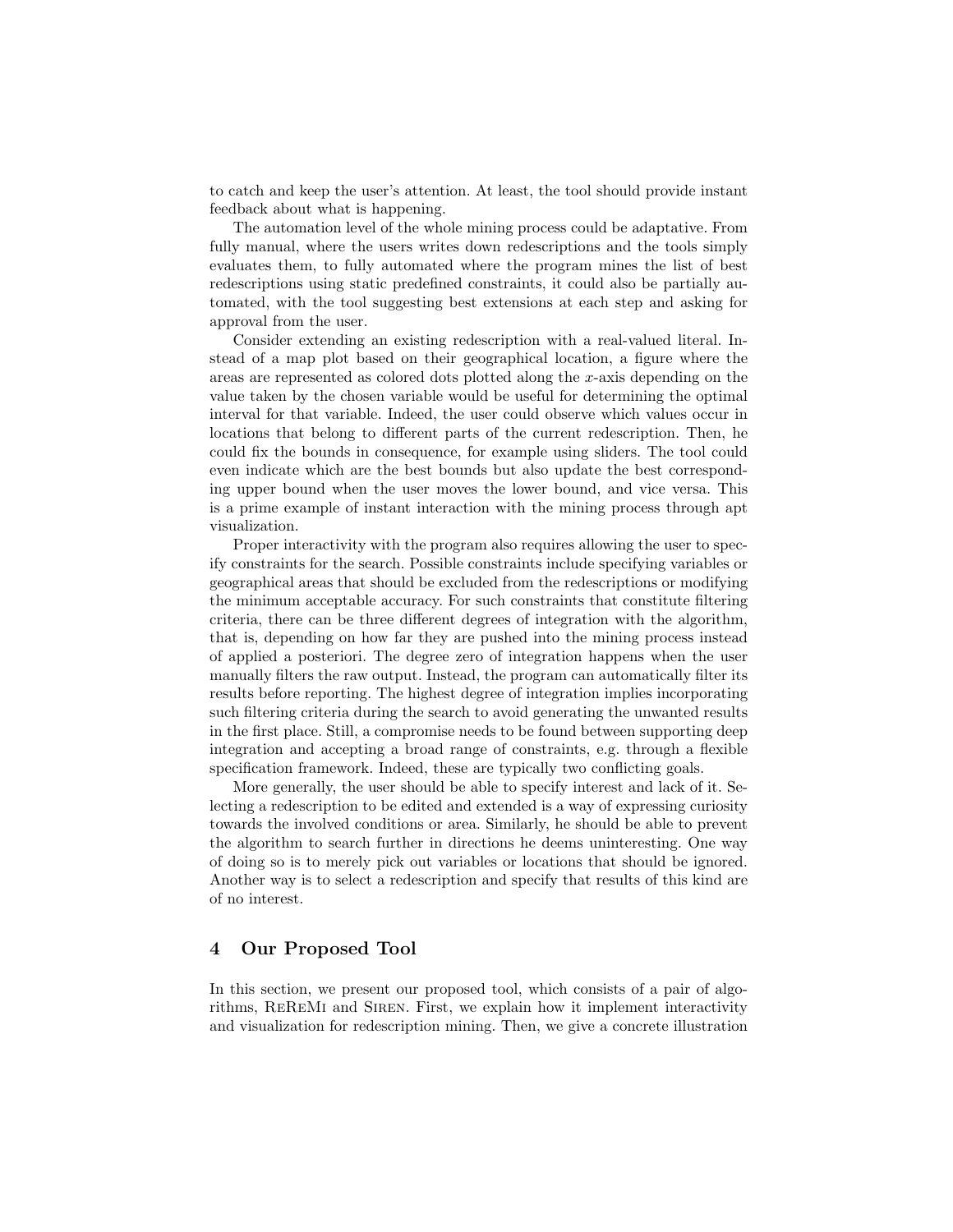of its usage by means of a use case. The current version of the tool is only able to achieve part of the goals stated in the previous section. In this section we focus on presently available features—the others are *châteaux en Espagne*.

#### 4.1 The Algorithms

SIREN is an interactive tool for mining and visualizing geospatial redescriptions.<sup>3</sup> At its core is the REREMI redescription mining algorithm [1].

This greedy algorithm uses an efficient on-the-fly discretization technique to extend redescription mining to categorical and numerical variables. It considers queries over such variables that can be parsed in linear order, without trees, with every variable allowed to appear only once. They constitute a subset of Boolean formulae that provides a good compromise between expressive power, difficulty of the search, and interpretability.

Yet, the search space remains exponential and we still resort to heuristic pruning. We use a strategy similar to beam-search to explore the solution space. The basic idea is to construct queries bottom-up, starting from singleton redescriptions (i.e. both queries contain only one literal) and progressively extending them by appending operators and literals. After evaluating all possible one-step extensions, we select the best candidates and extend them in turn. This process stops when no new redescription can be generated.

Redescriptions with too high p-value can be filtered out during the search. We exploit some simple observations to make the computation of accuracy more efficient. This allows to evaluate candidates faster, which is particularly important for an interactive tool.

Owing to his beam-search-like behaviour, ReReMi is an any-time algorithm. The intermediate redescriptions explored during the search are returned at each step. This way, the user is able to see the candidates present in the beam and might stop the extension process if he so wishes. The possiblilitty to remove a candidate from the beam, cutting off a less promising branch from the search, remains to be implemented.

In SIREN, threading is employed to delegate mining tasks to REREMI in the background. This preserves the tool's responsiveness while the communication is maintained to provide feedback about the ongoing mining, to return results as they are obtained and to allow the user to directly interact with the process.

Finally, SIREN allows automatic filtering of redundant redescriptions. That is, redescriptions that cover approximately the same area even if they have (somewhat) different sets of variables. The user can select a redescription and ask Siren either to filter out all redescriptions that are redundant with respect to the selected one, or to go through the whole list of redescriptions filtering out all redescriptions that are redundant with respect to some earlier-encountered (i.e.

<sup>&</sup>lt;sup>3</sup> More details about SIREN's features, additional screenshots and a demonstration video are available online at http://www.cs.helsinki.fi/u/galbrun/ redescriptors/siren/.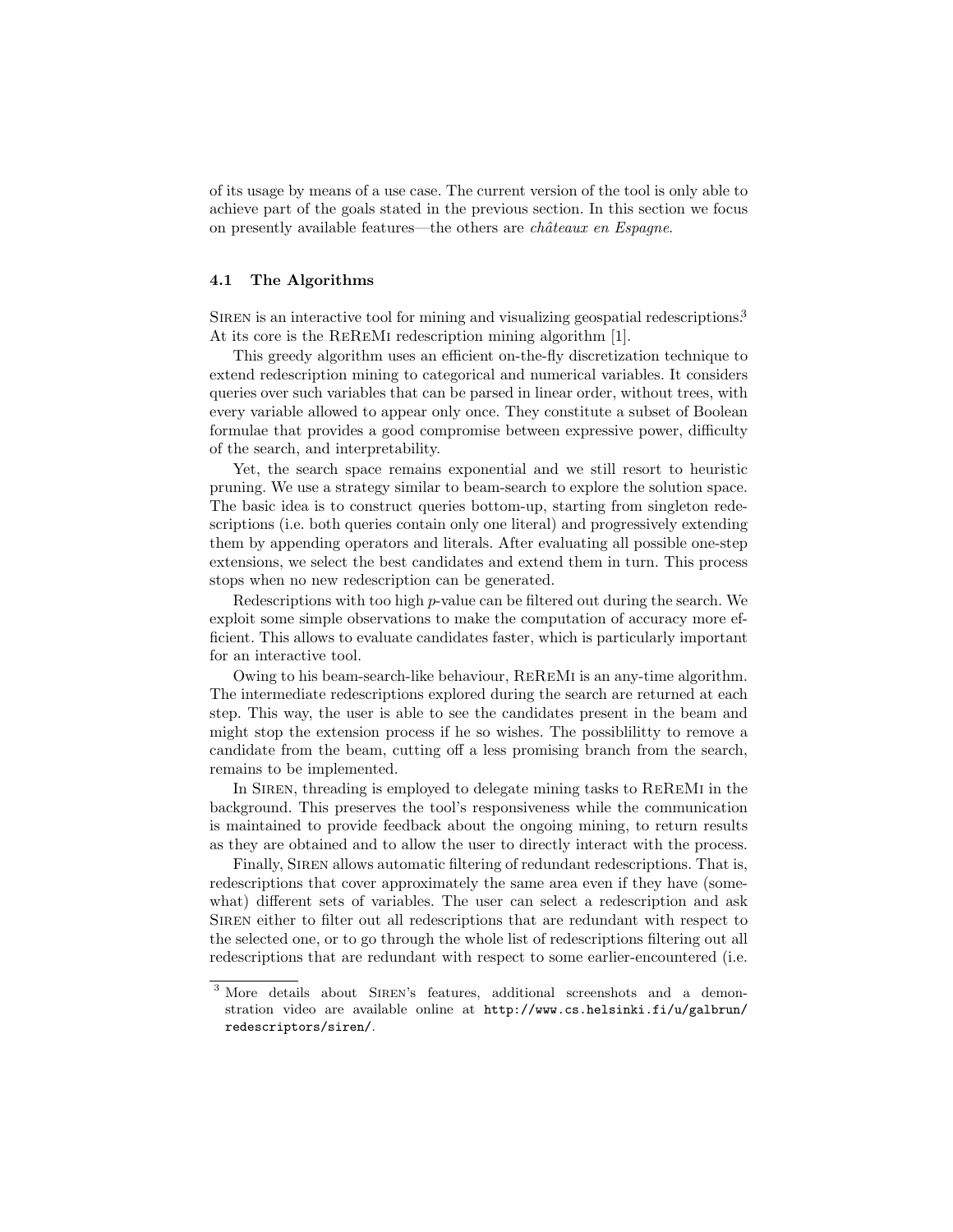better) redescription. Naturally, the decisions made by Siren can be reverted whenever the user wishes to.

Siren and ReReMi are implemented in Python. The interface is built with the wxPython Open Source GUI toolkit, ensuring cross-platform compatibility. The matplotlib library enables to generate high quality figures, seamlessly integrated in the interface. SIREN allows for simple editing of the redescriptions thanks to flexible parsing of different representations. It can handle any data provided in a compatible format.

#### 4.2 Use Case

We exemplify the usage of SIREN by going through a generic work-flow of mining geospatial redescriptions, detailing typical steps in the process. This specific example concerns the application of SIREN on the task of bioclimatic niche finding using data that describes spatial areas of Europe, squares of side roughly 50 kilometers. The left hand side data contain information about the mammals that live in these areas, while the right hand side consists of bioclimatic variables<sup>4</sup>. Nonetheless, SIREN is a flexible tool that can be used with different datasets from various application domains.

Initial redescription mining. A natural starting point for the analysis of any given data is to use a redescription mining algorithm to find an initial set of redescriptions. This can be done within SIREN by running the extension mechanism on an empty redescription. Following the principle of first providing an overview of the results then focusing on specific items, the redescriptions found are presented as a list from which the user can select a redescription of his choice to examine more closely and plot on the map. Figure 1 shows two panels, containing an overview of the current results as a list, in the background, and a single redescription plotted on a map, in the foreground. The list supports sorting and filtering on various criteria.

Extending a redescription. Sometimes the user wants to focus only on one of the queries, on some particular variable of interest or on a part of an existing redescription. SIREN allows the user to automatically extend a given redescription, i.e. let the algorithm add new literals to the queries to make the redescription as accurate as possible.

In the climatic niche-finding task, for instance, we might select a species, say, the Southwestern Water Vole and look for best extensions starting from that single variable. Here, the best found extension has accuracy 0.665 (per Jaccard coefficient):

Southwestern Water Vole ∨ Gray Dwarf Hamster ∨ Savi's Pine Vole

∨ Mediterranean Monk Seal

 $[11.2 \leq t_3^+] \wedge [0.51 \leq t_1^=\leq 11.333] \wedge [42.75 \leq p_{10}^=\leq 131.81]$  $\wedge$ [50.556  $\leq p_{11}^{\pm} \leq 176.75$ ],

<sup>&</sup>lt;sup>4</sup> The data comes from two publicly available datasets: European mammal atlas [7] and Worldclim climate data [5].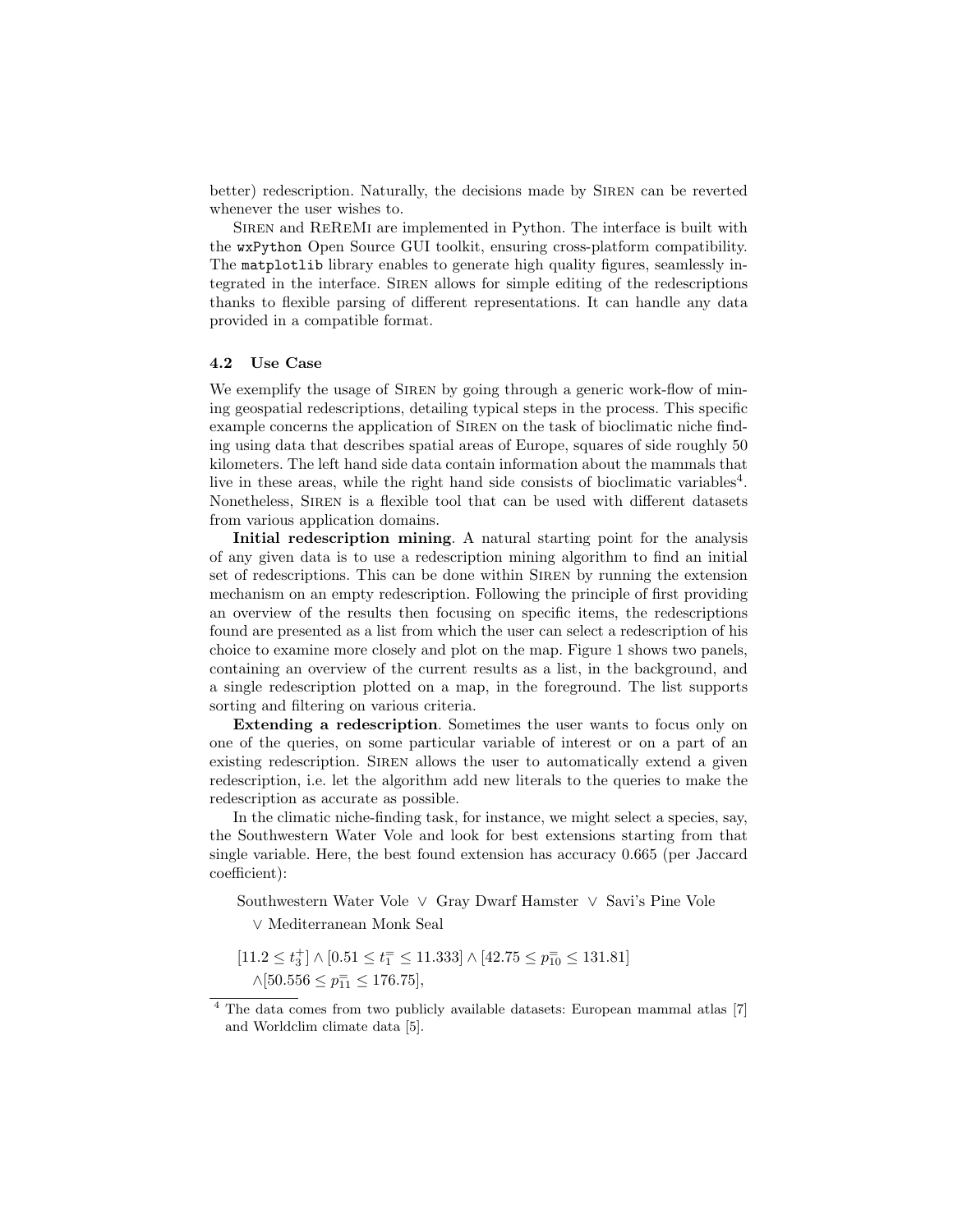This redescription indicates that areas where any of the four species lives correspond to areas where the maximum temperature in March is above 11.2 degrees Celsius, the average temperature in January between 0.51 and 11.333 degrees Celsius and the average precipitations in October and November range from 42.75 to 131.81 millimeters and from 50.556 to 176.75 millimeters, respectively.

Returned extensions can be plotted on maps opened inside several windows, so as to be visualized side by side and compared as shown in Figure 2.



Fig. 2. Several map panels. Comparing intermediate extensions automatically generated for a chosen starting variable. Red, blue and purple represents areas where only the left hand side query holds, only the right hand side query holds and where both queries hold, respectively.

Editing a redescription. It is typical that the user wants to edit some of the obtained redescriptions. For example, some results might be overly complex, or have exceedingly precise boundaries for numerical variables. The user can easily select a redescription to modify, open it in a map panel and edit it. Boundaries can be altered, literals added or removed. Siren instantly updates the map and important statistics (accuracy, p-value, etc.) of the redescription, allowing the user to see the effects of the modifications immediately and verify, e.g. whether the new redescription would still be acceptably accurate.

Continuing with our example above, we might want to reduce the precision of the climatic constraints to integers. We could edit the query as follows:

 $[11 \le t_3^+] \wedge [0 \le t_1^= \le 12] \wedge [42 \le p_{10}^= \le 132] \wedge [50 \le p_{11}^= \le 177],$ 

and obtain a redescription of slightly decreased accuracy.

Using subsets of variables. SIREN allows the user to specify variables to temporarily avoid when extending or mining redescriptions. In our running example, we might want to force the algorithm to search alternative redescriptions that do not involve any precipitation. For that purpose, we simply unselect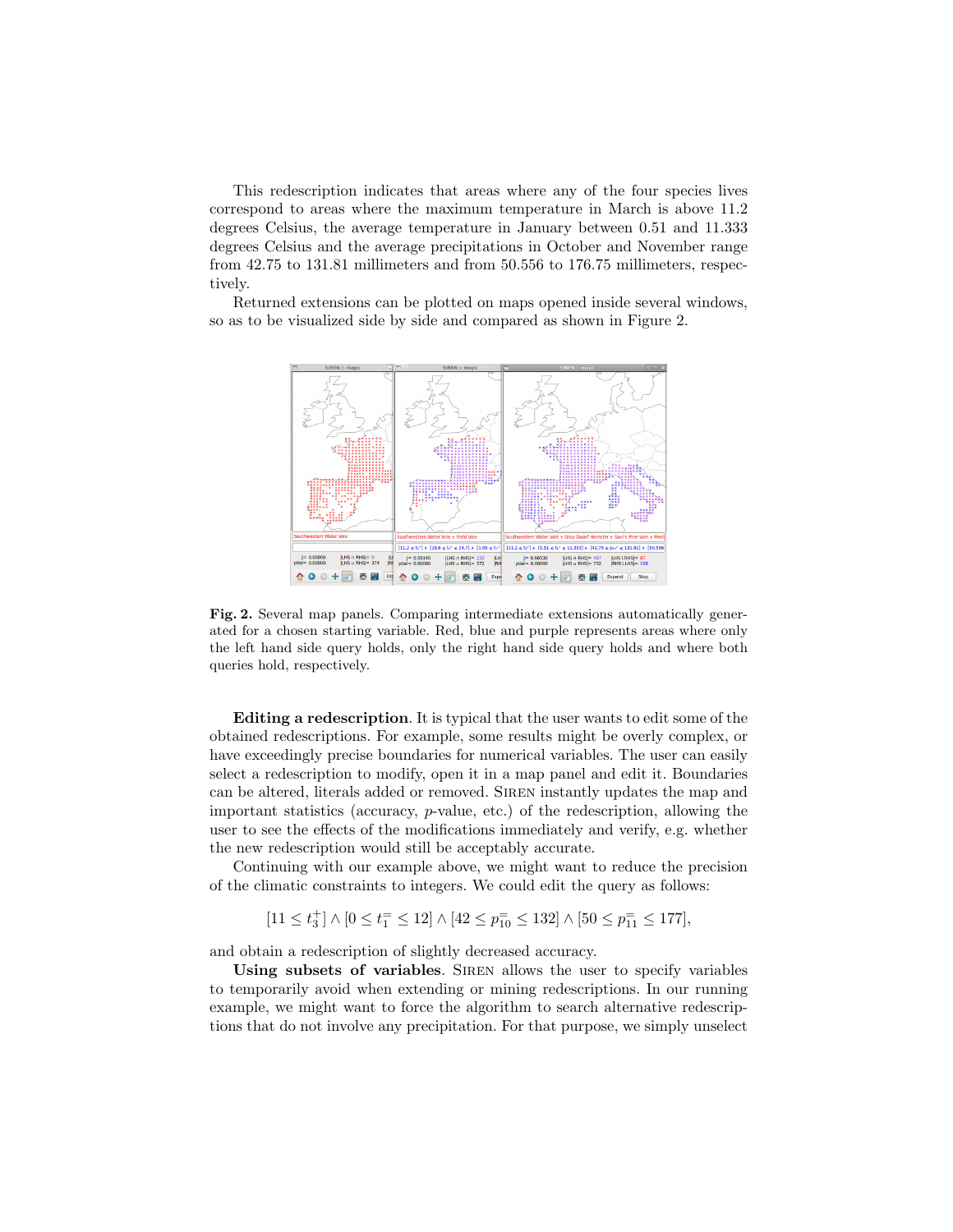all such variables before running the extension anew. We will obtain the best extensions containing only temperatures in the bioclimatic query, such as the following redescription of accuracy 0.653:

Southwestern Water Vole ∨ Cape Hare ∨ Savi's Pine Vole

∨ Mediterranean Monk Seal

$$
([11.2 \le t_3^+] \land [20.1 \le t_7^+ \le 32.9] \land [0.51 \le t_1^- \le 11.333]) \lor [34.0 \le t_8^+].
$$

Note that this redescription was not returned previously since the beam search focused on better ones involving precipitation variables. In addition to basic parameter tuning, this feature allows the user to specify additional constraints, thereby interacting with the mining process to adjust it according to his interest and what appears most promising during the analysis.

Filtering redundant redescriptions. The results returned during the extension mentioned previously may contain many redundant redescriptions found at different steps. We can easily sort them, e.g. by accuracy, select one of interest and filter all the following results redundant with respect to it.

Sharing the results. Finally, SIREN facilitates distributing the results: redescriptions can be exported in easy-to-read format and the maps associated to redescriptions can be readily converted to publication-ready graphics.

## 5 Discussion

This paper presents a tool for interactive and visual redescription mining. While we believe that the goals—and the methods we present to achieve them—are easy to accept as reasonable, we want to point out that there are still many open problems, both conceptual and technical, that need to be solved.

In the heart of interactive data mining is the user's ability to tell the algorithm that he wants more or less certain type of results. In principle, this is not a problem in SIREN: the user simply selects a redescription he wants to remove from the beam search or extend more. The problem, however, is that there can be (and usually are) other, similar redescriptions that the user might also want to remove or extend. He can do that manually, of course, but with larger number of redescriptions, the process becomes unbearably tedious very soon.

A solution to this problem would be to remove (or extend) all similar redescriptions. But how to define the similarity? To give an example, consider a case when the user finds a redescription saying that the area where the Polar Bear lives is the area with January's mean temperature below −20 degrees Celsius, in other words, Polar Bear lives in cold. This is hardly a surprising result, and the user might want to remove it (and other similar results) from the search. But we can characterize the cold areas using other variables than just January's mean temperature, so it is not enough to just stop extending any redescription with Polar Bear and January's mean temperature in it. Also, we cannot just remove all the redescriptions with Polar Bear—that could remove some very interesting redescriptions, too. Finally, we could consider the area in which the redescription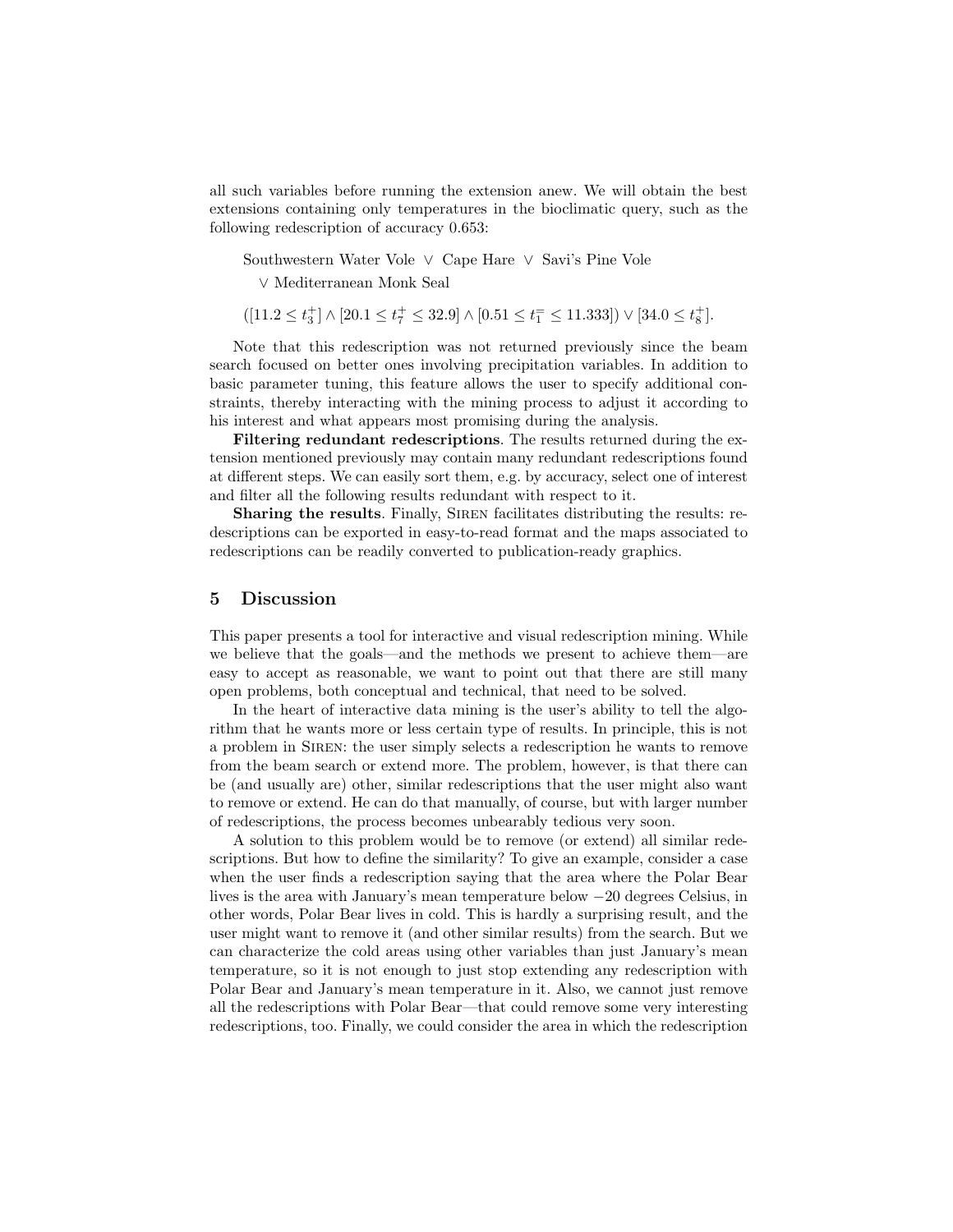holds. But even that leaves a lot to be hoped for: if we remove all redescriptions that contain that area, we probably remove too many redescriptions, but if we instead remove redescriptions contained in the area, we probably miss most of the redescriptions we should remove.

The problem of removing and extending similar redescriptions is closely related to that of redundancy reduction. There are often multiple redescriptions that represent the same phenomenon (think of the Polar Bears living in the cold areas), and ideally, we would like to present only one of them to the user. In other words, we do not want to present to the user any redescriptions that do not add any (or add only marginally) new information over the redescriptions he has already seen. But as with deciding which redescription is similar to a selected one, also quantifying the redundancy between redescriptions is a difficult problem.

When interpreting a redescription, one should always bear in mind the assumptions attached to it. For example, whether some variables were disabled or whether the focus was put on some area when it was generated. Hence, keeping track of the constraints used when mining a redescription is essential. However, if the user is allowed to stop the extension process, modify the constraints and resume the search, this might be fairly intricate and interpretation of the results become impossible.

The goal of data mining is to find new and interesting information from the data. In interactive data mining in general, and with the tools discussed in this paper in particular, the user can guide the data mining method towards the results he prefers. This raises new problems. First, we have to control that the data supports the results the user finds and second, we must be careful that the user actually finds new information, not just the information he already knew.

The first problem, making sure that the obtained results are supported by the data, is ages old in sciences. In short, it is the question of testing the significance of a hypothesis, and there is a vast body of statistical literature about it. Our proposed algorithms mitigate the problem by computing a p-value, but as it is based on a fixed null hypothesis, it is not adequate in every case.

The second problem is more conceptual: taken to an extreme, the interactivity removes the data mining from the interactive data mining. If the user more or less directly tells the algorithm the redescription he wants to see, the Siren program turns into a mere plotting interface. Even on the less extreme case, the user can easily (an unwittingly) guide the algorithm towards the kind of results he wanted to see. Together with the fact that we can only check against a fixed null hypothesis, this causes a considerable risk of false findings. The onus is on the user to make sure he does not misuse the algorithm.

#### References

1. Galbrun, E., Miettinen, P.: From Black and White to Full Colour: Extending Redescription Mining Outside the Boolean World. Statistical Analysis and Data Mining  $(2012)$ , in press